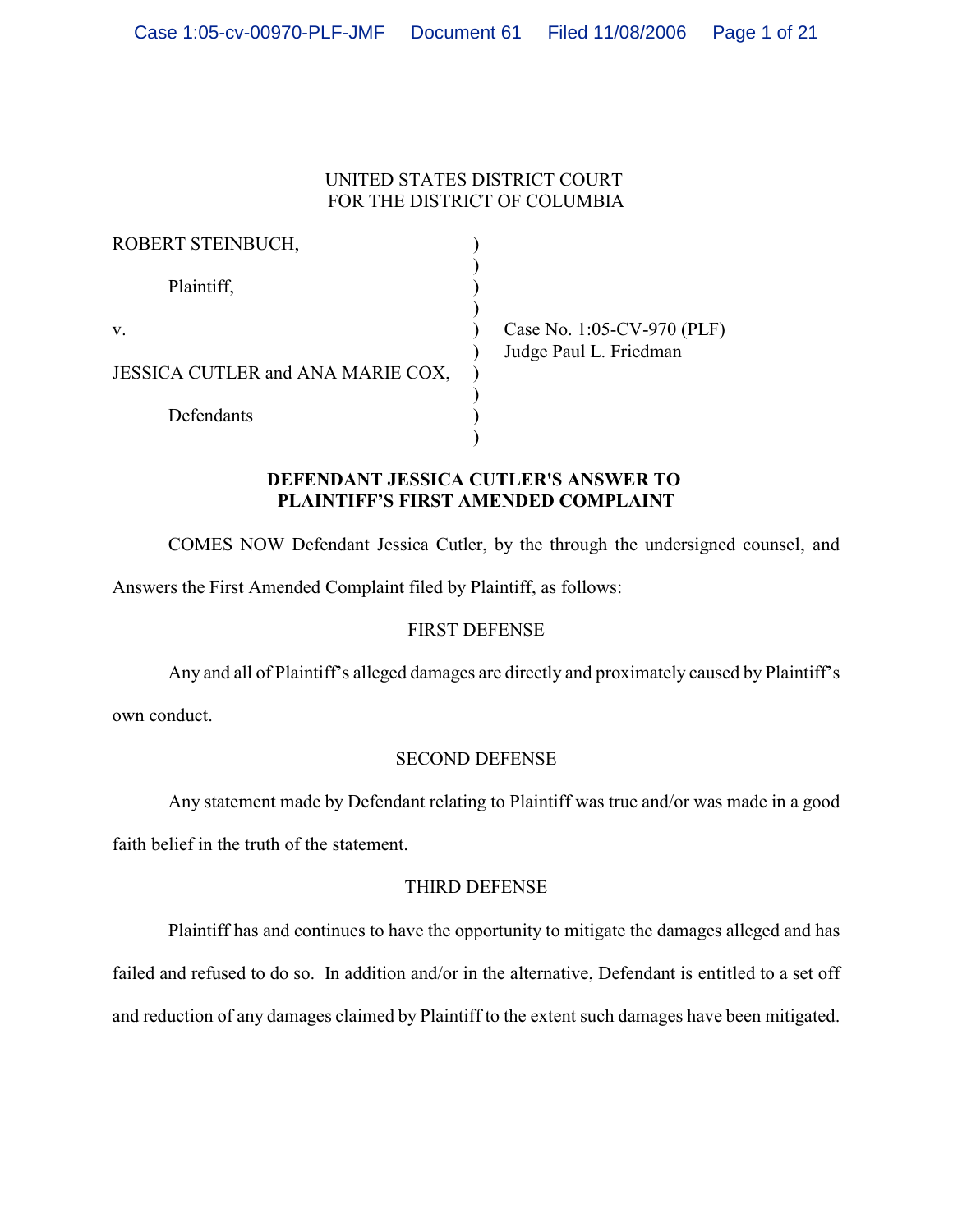#### FOURTH DEFENSE

There is no basis in law or fact for Plaintiff to seek or recover punitive or exemplary damages against Defendant.

### FIFTH DEFENSE

Some or all of Plaintiff's claims are barred by the doctrines of waiver, estoppel (including equitable and judicial estoppel) and laches.

### SIXTH DEFENSE

Plaintiff's claims are barred by the one-year statute of limitations pursuant to D.C. Code  $\S$  $12-301(4)$ .

### SEVENTH DEFENSE

Plaintiff has waived any expectation to privacy in his relationship with Defendant Cutler by expressly stating to her that he did not object to her disclosure of details of their sexual trysts, including their mutual spanking during sex and other details of their relationship and further waived and condoned such disclosures by continuing their relationship after knowledge that she had disclosed such information.

### EIGHTH DEFENSE

Plaintiff has caused or contributed to the alleged harm to his reputation for which he seeks compensation by, inter alia, using his influence with Senator DeWine's senior staff to facilitate his romantic and/or sexual conquests in much younger and junior member(s) of Senator DeWine's staff; by engaging in a casual sexual relationship with a much younger and junior member(s) of Senator DeWine's staff; by openly discussing his sexual relationship with Defendant Cutler – including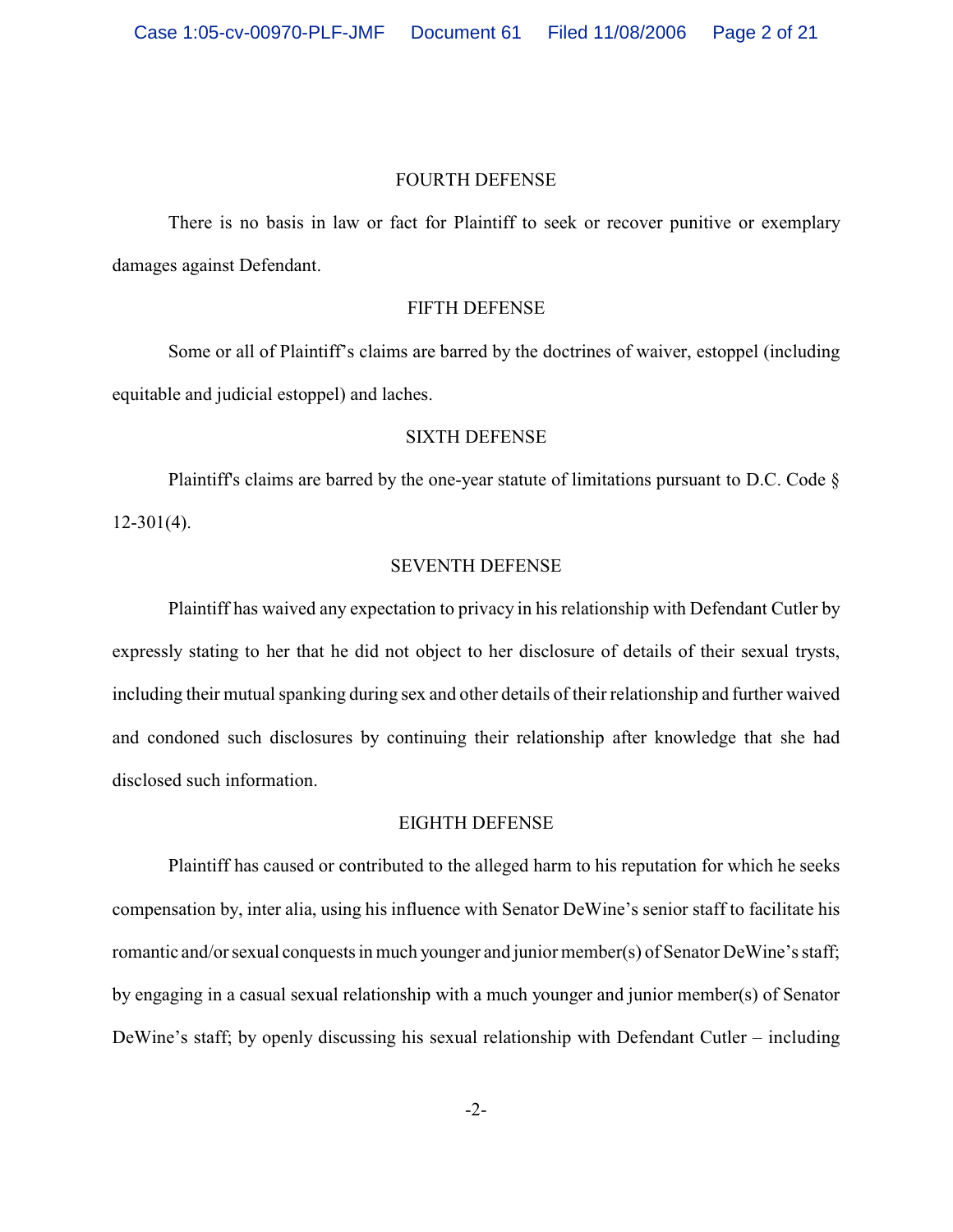details such as mutual spanking – with his co-workers on the United States Senate staff; by failing to seek anonymous or "John Doe" status for this Complaint when it was filed or to seek the Court's permission to file the pleadings under seal; by authorizing his counsel to make public statements regarding and to seek publicity for this lawsuit; by engaging in conduct toward students at the University of Arkansas which has caused students to accuse him of flirting with female students during class; and by other conduct harmful to his reputation.

## NINTH DEFENSE

In his position as Counsel for the United States Senate Judiciary Committee, Antitrust, Competition Policy, and Consumer Rights Subcommittee for United States Senator Mike DeWine, Plaintiff was a public official having substantial influence on public policy, including the power to advise on law enforcement, crime, terrorism and homeland security issues; to negotiate and draft legislation; and to represent Senator DeWine before various groups. As a result, he is obligated to prove that Defendant Cutler's speech was both false and made with knowledge of its falsity or reckless disregard for the truth or falsity of the speech.

### TENTH DEFENSE

The conduct alleged by Plaintiff does not state a claim for relief against Defendant Cutler.

### ELEVENTH DEFENSE

Plaintiff's alleged damages do not satisfy the jurisdictional requirements of 28 U.S.C. § 1332(a).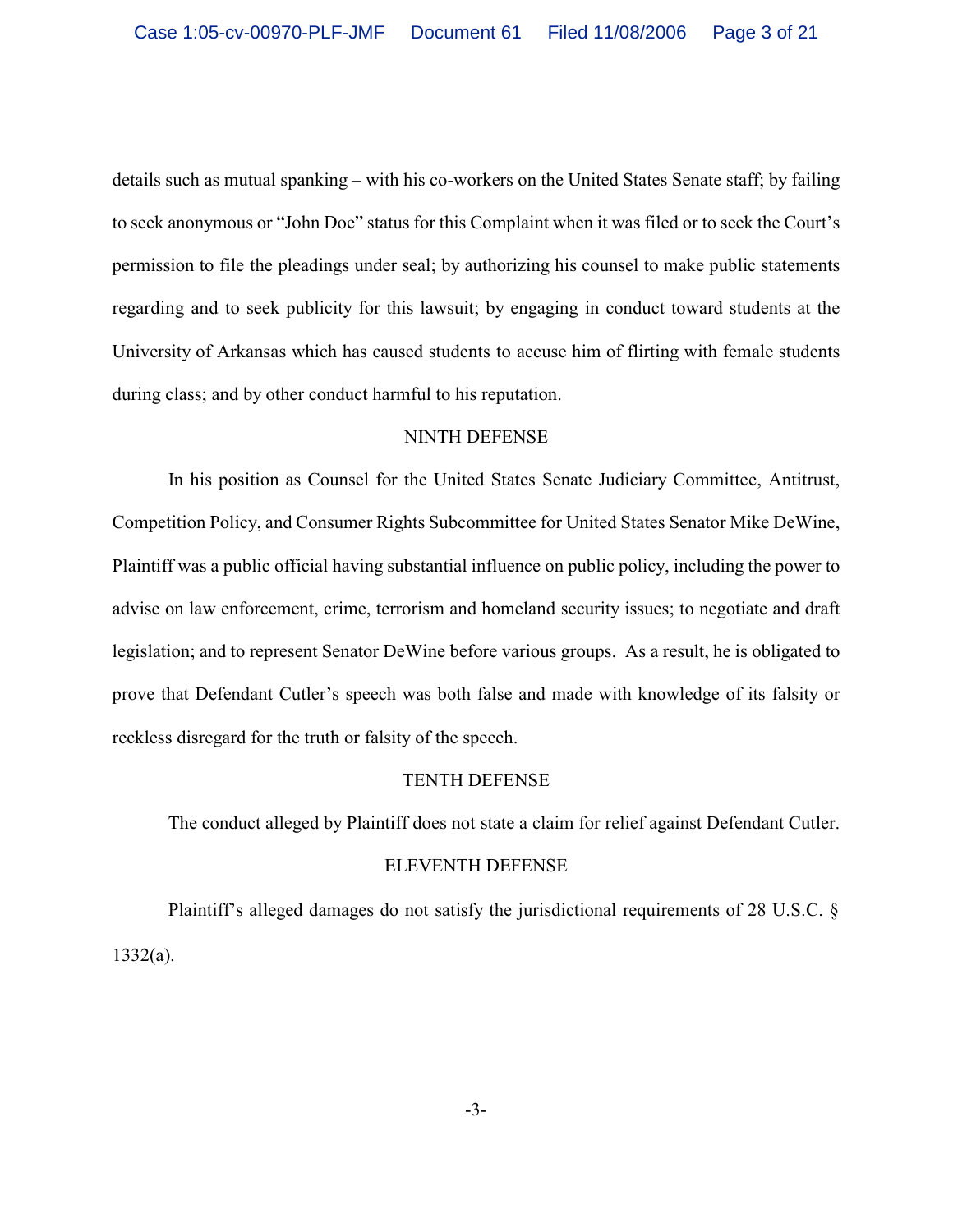#### TWELFTH DEFENSE

Plaintiff has sought and obtained damages for alleged emotional distress and reputational injury in other litigation, in Stienbuch (sic) v. Kappel, USDC, D.D.C., Civil Action File No. 04-cv-00188-RMC-AK, which substantially duplicate and overlap with the injuries alleged herein. Defendant Cutler is therefore entitled to a set off for any alleged damages claimed by Plaintiff for some or all of the amounts received by him in that case.

### THIRTEENTH DEFENSE

Plaintiff is judicially estopped from alleging that Defendant Cutler's conduct was the proximate cause of his alleged emotional distress and/or reputational injury by his sworn testimony in the case of Stienbuch (sic) v. Kappel, USDC, D.D.C., Civil Action File No. 04-cv-00188-RMC-AK.

#### FOURTEENTH DEFENSE

Plaintiff's claims are barred by the immunities set forth in the Communications Decency Act.

#### I. INTRODUCTORY STATEMENT

1.

To extent Par. 1 merely states the contentions of the Plaintiff, no answer is required of Defendant. However, to the extent Par. 1 is intended to be a statement of fact requiring response, the allegations are denied.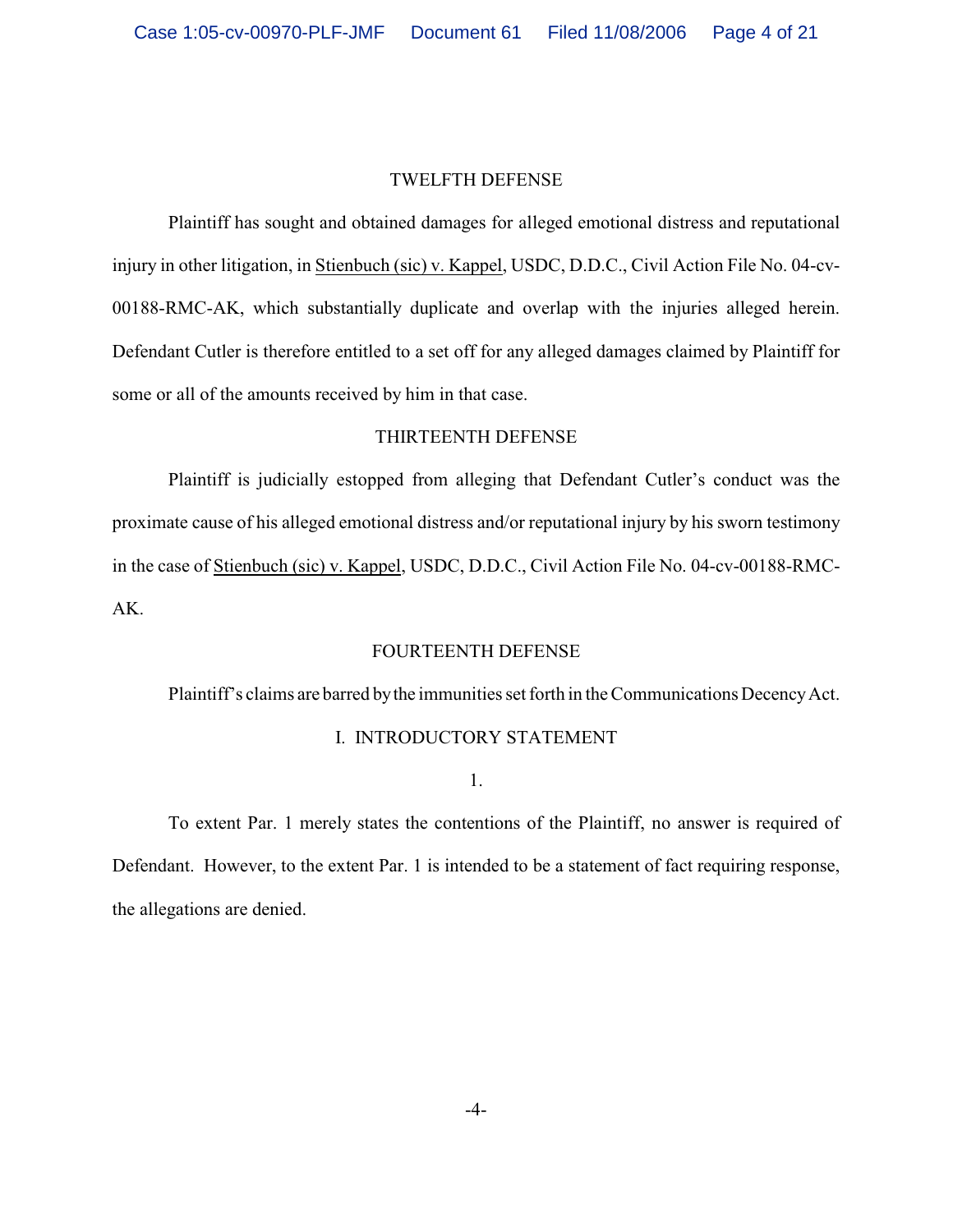To the extent Par. 2 merely states the contentions of the Plaintiff, no answer is required of Defendant. However, to the extent Par. 2 is intended to be a statement of fact requiring response, the allegations are denied.

#### 3.

To the extent Par. 3 merely states the contentions of the Plaintiff, no answer is required of Defendant. However, to the extent Par. 3 is intended to be a statement of fact requiring response, the allegations are denied.

## II. THE IDENTITY OF THE PARTIES

## 4.

Admitted that Plaintiff's employment included working for the United States Senate Judiciary Committee. Plaintiff also worked directly for Senator Michael Dewine as a legislative and policy advisor.

5.

Admitted.

6.

Admitted that, on information and belief, Ms. Cox worked for the company which owned the web-site "www.wonkette.com." Ms. Cox's precise duties are a matter outside of the personal knowledge of Defendant Cutler.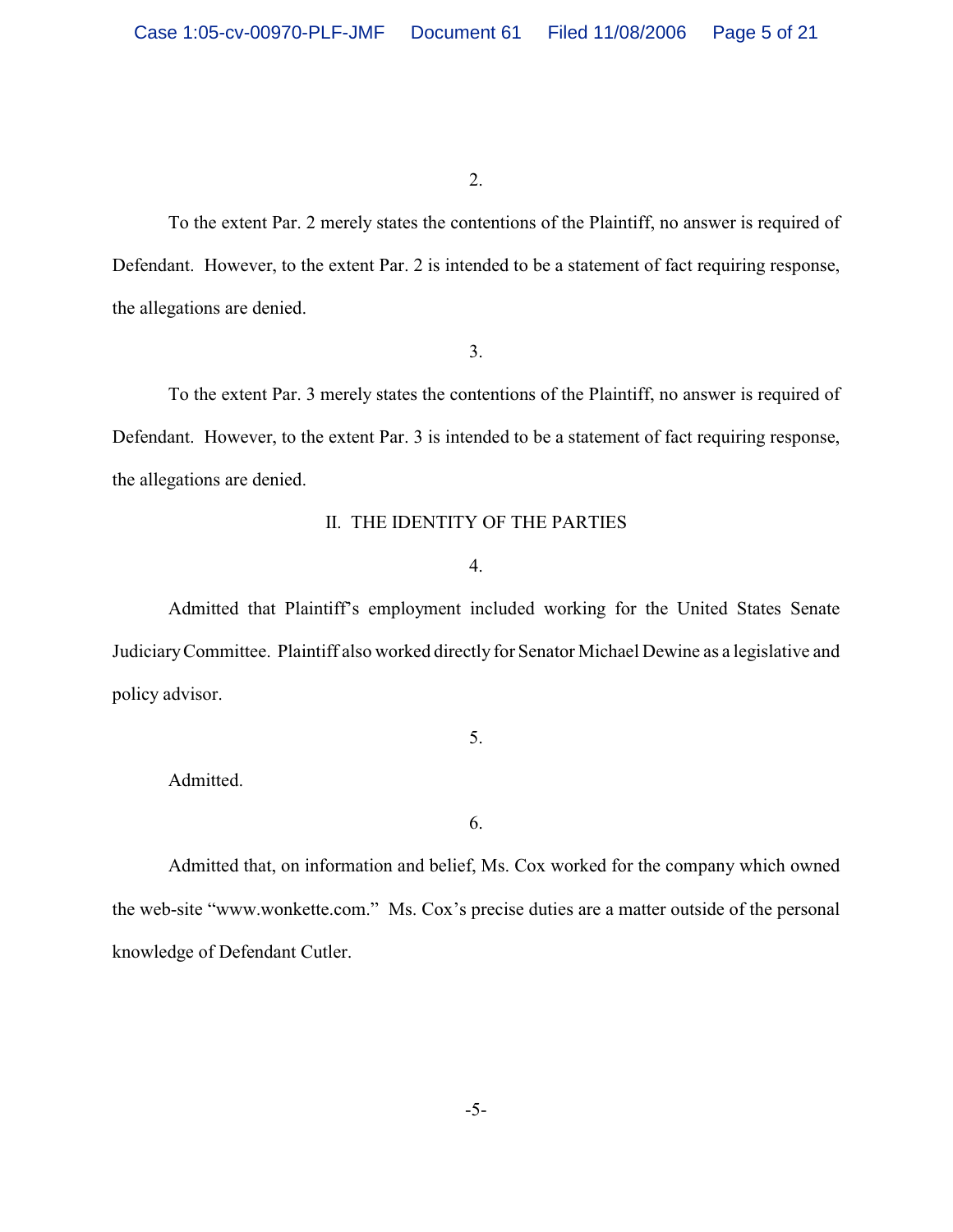Defendant Cutler admits that she and Plaintiff Steinbuch are of diverse citizenship; Defendant Cutler is without personal knowledge of Defendant Cox's present State of residence.

## III. JURY TRIAL

8.

Defendant Cutler denies that Plaintiff can muster sufficient evidence to be entitled to trial by jury.

### IV. JURISDICTION AND VENUE

9.

Admitted that Plaintiff contends that jurisdiction is present in this Court on the basis of diversity of citizenship and amount in controversy; denied that Plaintiff's contentions regarding the amount in controversy are accurate or supported by evidence.

10.

Admitted that Plaintiff was a citizen of Maryland.

11.

Defendant Cutler admits that she does not reside in Maryland; Defendant Cutler is without personal knowledge of Defendant Cox's present State of citizenship.

12.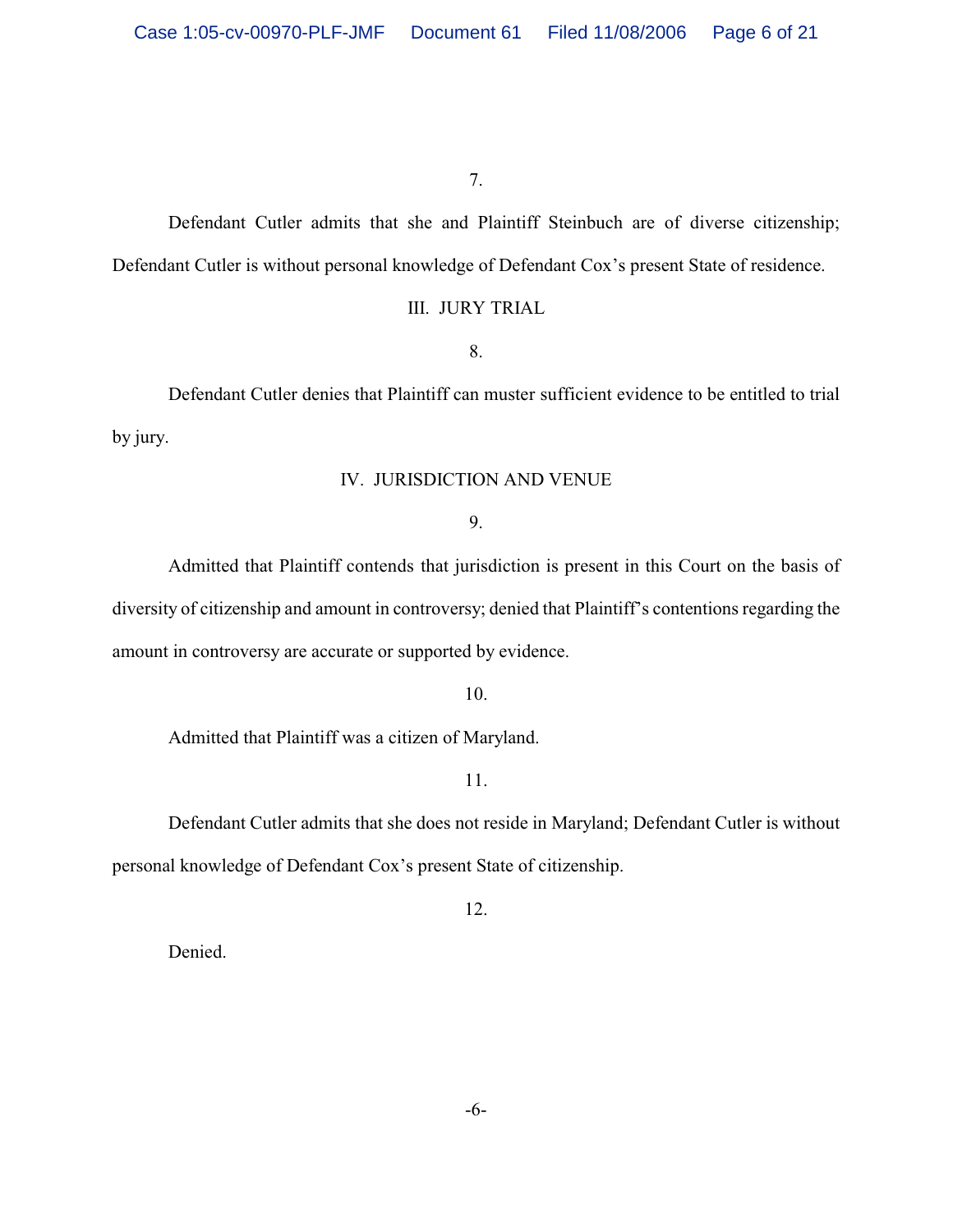Denied that Defendant Cutler engaged in any acts giving rise to Plaintiff's claims; admitted that venue is proper in this Court.

## V. FACTUAL ALLEGATIONS

#### 14.

Denied. Defendant Cutler maintained a web log on which she humorously described facts regarding her own life for the benefit of three of her friends.

#### 15.

Denied. Washingtonienne was the name of the blog.

## 16.

Denied. Washingtonienne was a satirical reference to Washingtonian.

### 17.

Admitted that, at present, some web logs and internet sites may be password protected; denied that the web log which Defendant Cutler used could, to Defendant Cutler's knowledge, be password protected. Denied that Defendant Cutler chose not to use password protection or otherwise intended that her web log become public.

18.

Denied.

19.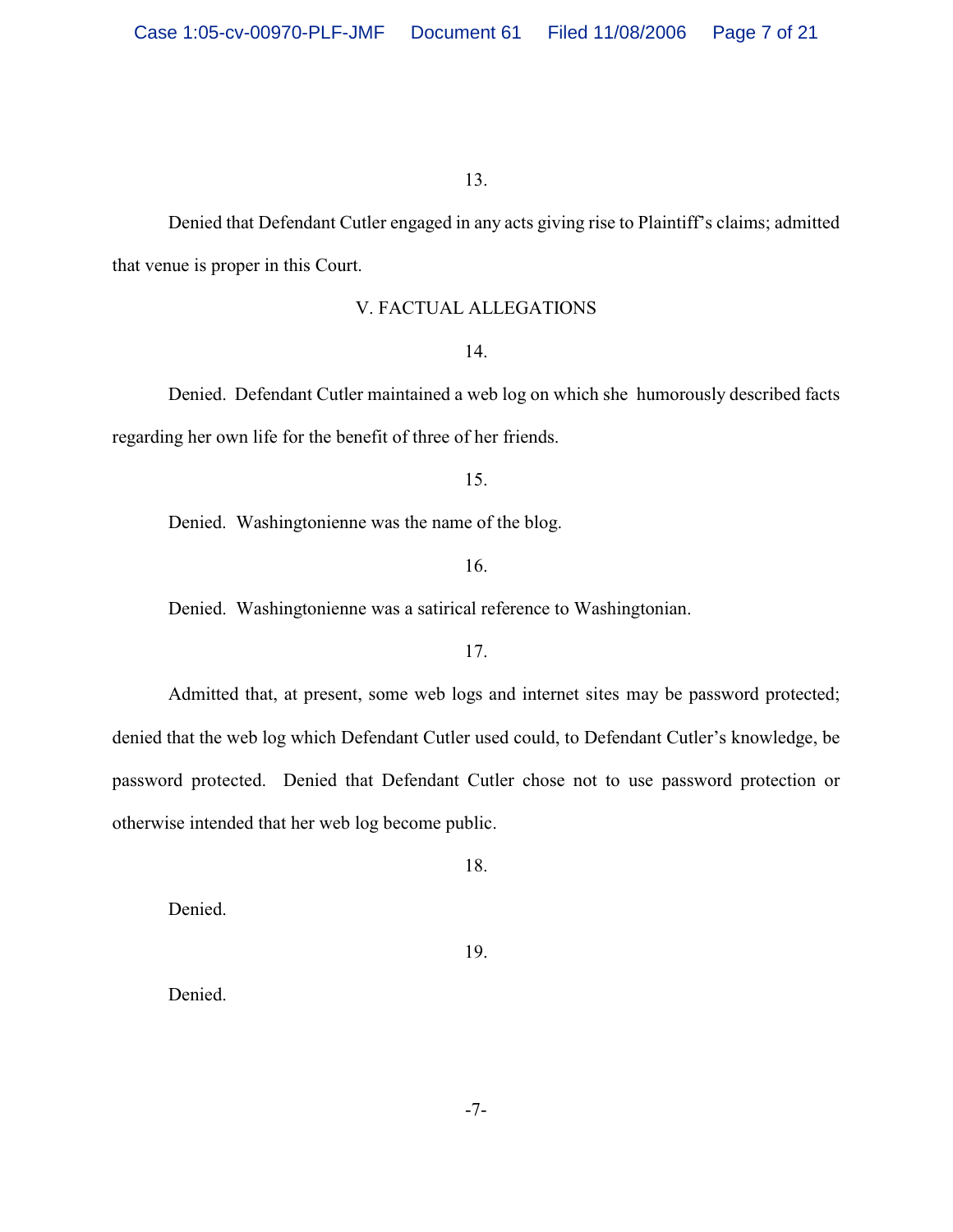|         | 20. |
|---------|-----|
| Denied. |     |
|         | 21. |
| Denied. |     |
|         | 22. |
| Denied. |     |
|         | 23. |
|         |     |
| Denied. |     |
|         | 24. |
| Denied. |     |
|         | 25. |
| Denied. |     |
|         | 26. |
| Denied. |     |
|         | 27. |
| Denied. |     |
|         | 28. |
|         |     |

Defendant Cutler is without sufficient information to either admit or deny the allegations of this Paragraph and it is therefore denied.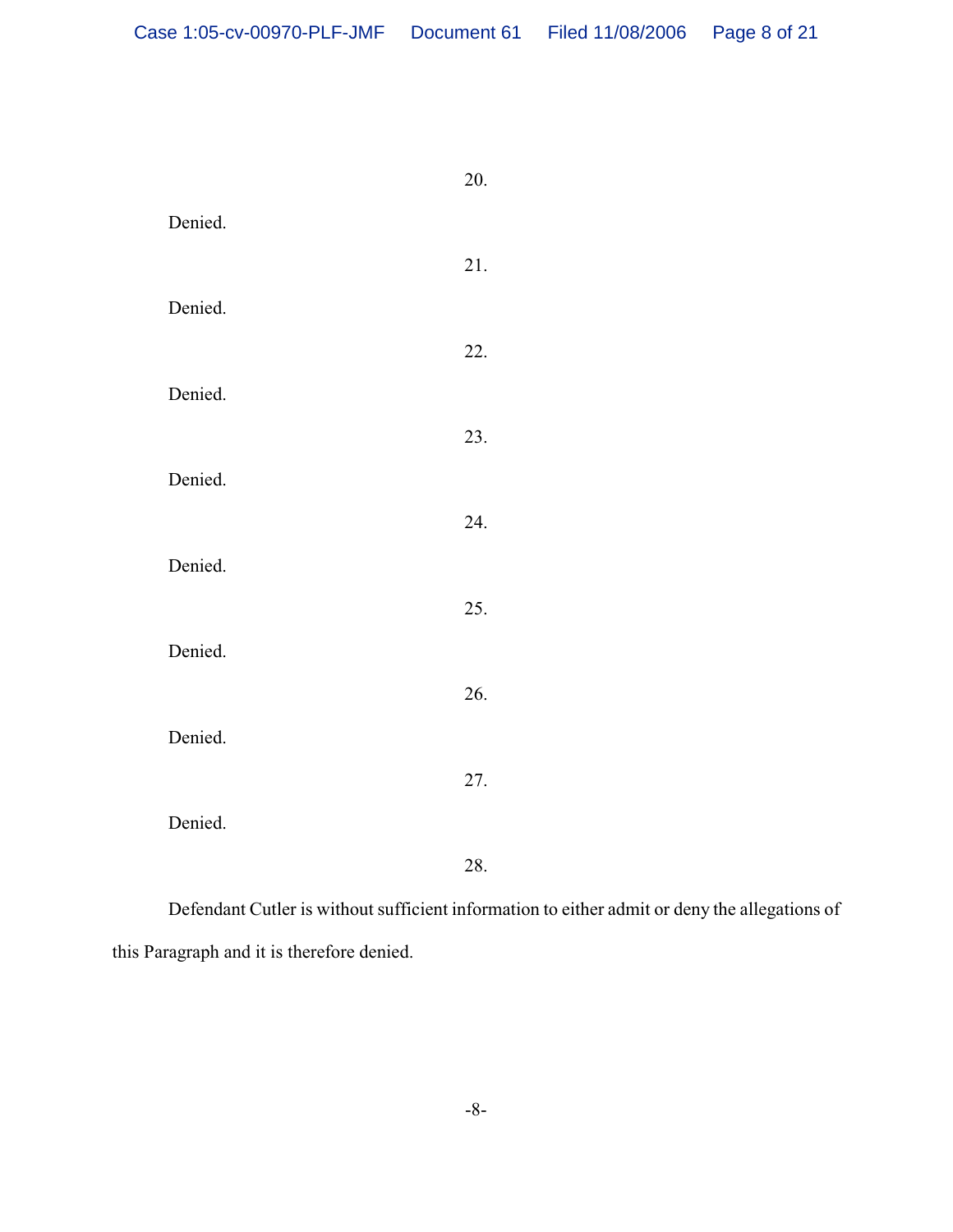Denied that Defendant Cutler's blog was "X-Rated;" admitted that Cutler permitted one of her friends to inform one person of the existence of the blog. Otherwise, denied.

|         | 30. |
|---------|-----|
| Denied. |     |
|         | 31. |
| Denied. |     |
|         | 32. |
| Denied. |     |
|         | 33. |
| Denied. |     |
|         |     |
|         | 34. |
| Denied. |     |
|         | 35. |
| Denied. |     |
|         | 36. |
| Denied. |     |
|         | 37. |

Denied. Defendant Cutler's web log described various events which occurred in her own life, including some details about her relationships with various men, written in a humorous and often self-deprecating tone for the benefit of her three friends. The second sentence of Par. 37 is so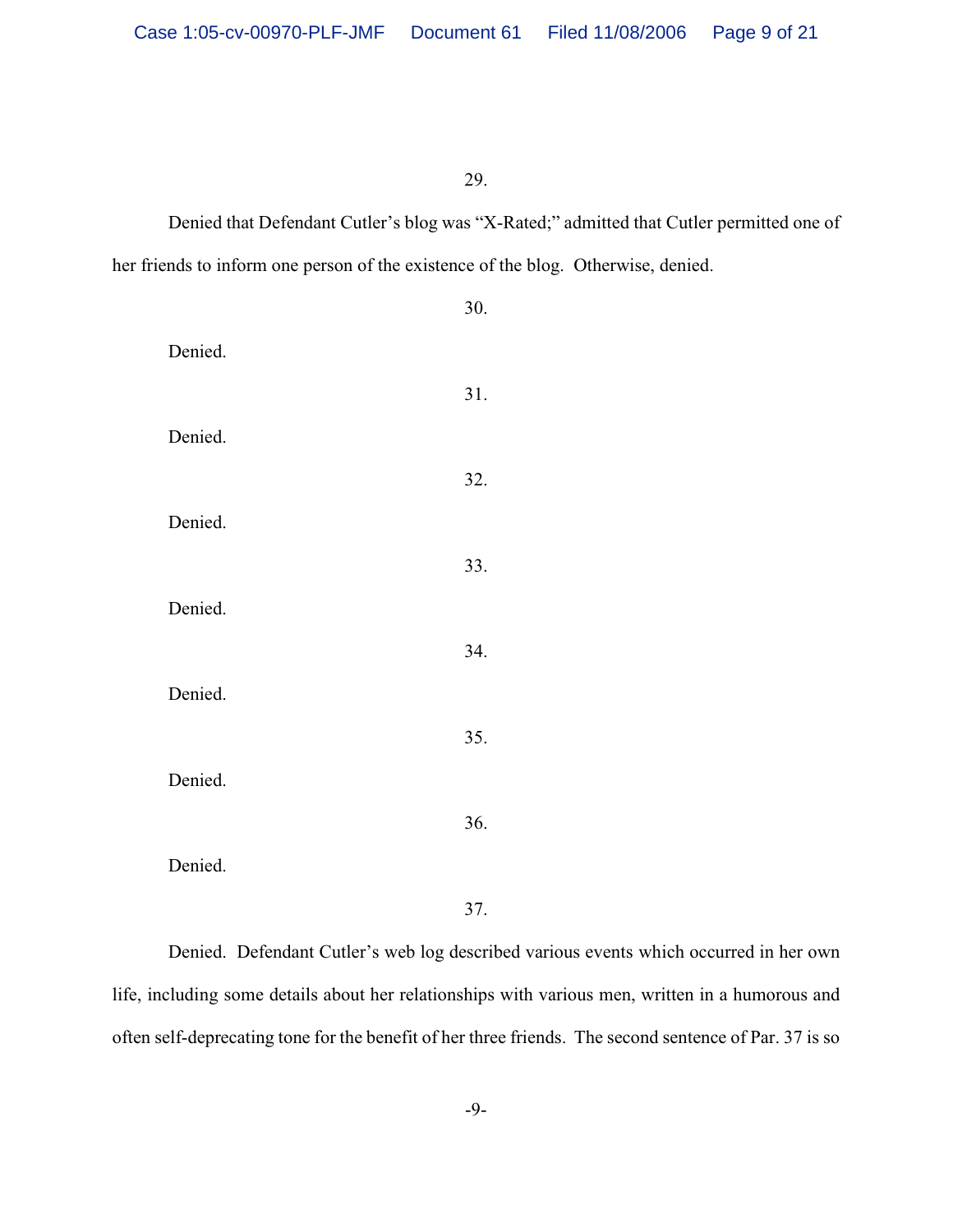convoluted, argumentative, based on unsupported factual assumptions and replete with factual inaccuracies that it is difficult to respond. However, trying her best, Defendant Cutler is without personal knowledge of the information possessed by Plaintiff, but denies the accuracy of his characterizations of her conduct or his contention that she deliberately or knowingly made her web log available to the public.

### 38.

Denied. Defendant Cutler did not have nor represent to Plaintiff that she had a monogamous relationship with Plaintiff and is without sufficient information to either admit or deny the state of his knowledge regarding her other relationships. Otherwise, and except as expressly admitted, this Paragraph is denied.

#### 39.

Admitted that Cutler did not disclose the information which Plaintiff alleges she did not disclose, but denies that the predicate facts are accurately stated. Denied that Ms. Cutler was "was recording the details of her relationship with Plaintiff on a public blog, making those details available to the public." The second sentence of Par. 39 is also denied. Otherwise, and except as expressly admitted, this Paragraph is denied.

#### 40.

Defendant Cutler denies the characterization of the web log used by Plaintiff. Defendant will stipulate to the authenticity of a true and accurate copy of the web log upon proper request. Otherwise, and except as expressly admitted, this Paragraph is denied.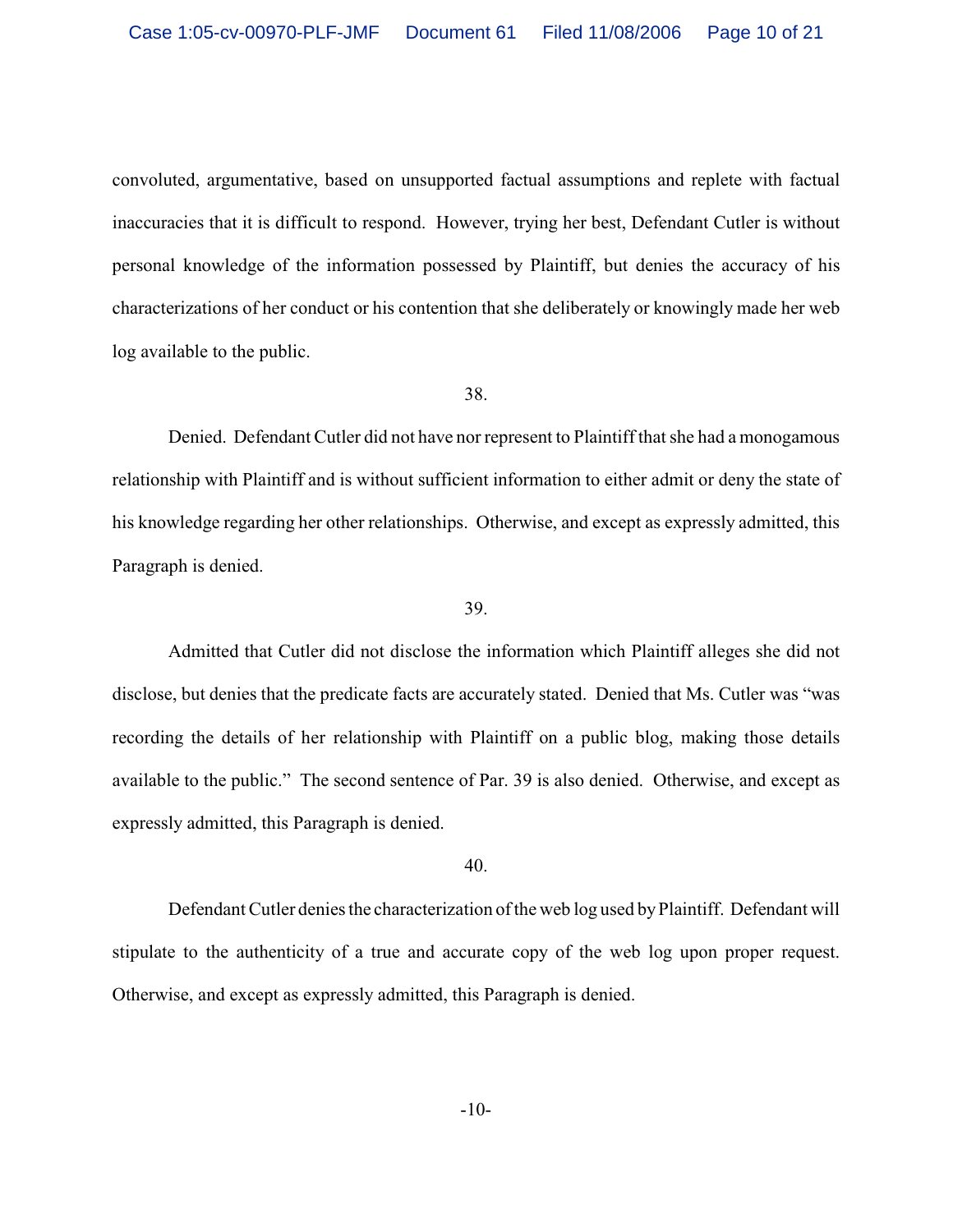Admitted that, after he filed this lawsuit, Plaintiff's identity was known to the public as being a sexual partner of Defendant Cutler. Denied that "a substantial segment of the community" or "public blog" are sufficiently defined so as to permit admission or denial and therefore this sentence is denied. Otherwise, and except as expressly admitted, this Paragraph is denied.

## 42.

Admitted that Defendant Cutler referred to Plaintiff as "Rob" on one occasion on her web log. Denied that Defendant Cutler made her web log publicly available. Otherwise, and except as expressly admitted, this Paragraph is denied.

#### 43.

Admitted that Defendant Cutler referred to Plaintiff as "RS" on her web log. Denied that Defendant Cutler made her web log publicly available.

#### 44.

Admitted that, on May 13, 2004, Defendant Cutler wrote that "RS" was Jewish; denied that Defendant Cutler wrote that "RS" was "Committee Counsel to the Senate Committee on the Judiciary" and, instead, wrote on May 5, 2004 that "he works in one of the Committee offices" and, on May 6, 2004 that he was "counsel;" admitted that Defendant Cutler wrote, on May 11, 2004, that Plaintiff had a four bedroom house in Bethesda; admitted that, on May 14, 2004, that Defendant Cutler wrote that Plaintiff has a twin; admitted that, on May 6, 2004, that Defendant Cutler wrote that Plaintiff "looks just like George Clooney when he takes off his glasses;" and admitted that, on May 6, 2004, Defendant Cutler wrote that she and Plaintiff had been intimate, including that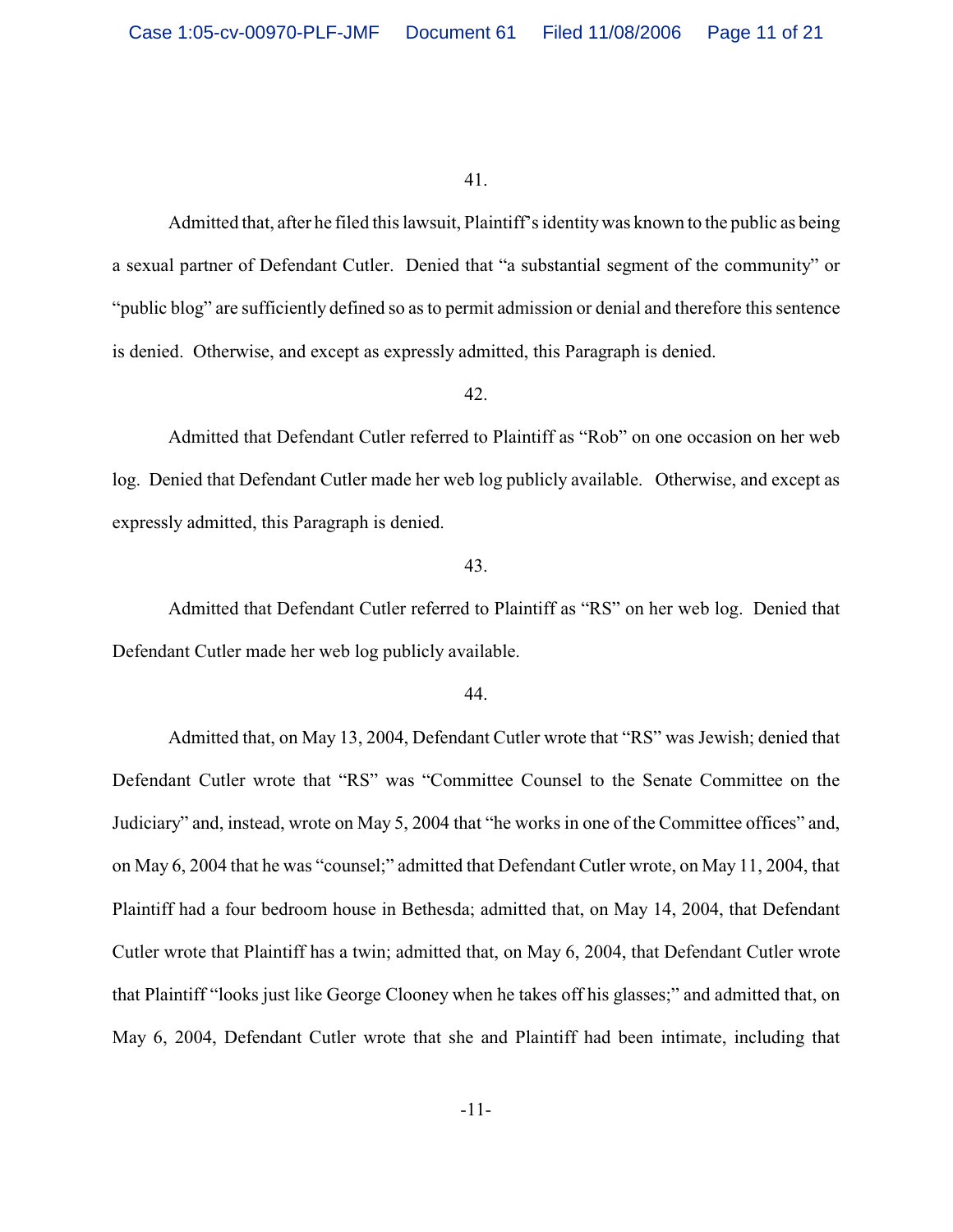Plaintiff enjoyed spanking, both giving and receiving, facts which Plaintiff himself had disclosed to Plaintiff's co-workers. Otherwise, and except as expressly admitted, this Paragraph is denied.

45.

The allegations of Par. 45 are incomprehensible and not stated with sufficient clarity to permit them to be admitted or denied as stated without speculation as to Plaintiff's intended meaning. Therefore, Defendant Cutler denies the allegations of this Paragraph.

46.

Denied. Par. 46 contains out of context excerpts, which, because of the manner in which they were excerpted, present an inaccurate depiction of the substance of the web log. Otherwise, and except as expressly admitted, this Paragraph is denied.

## 47.

Denied. Defendant did copy a humorous article from the internet, published by Vice Magazine, at http://www.viceland.com/issues/v9n1/htdocs/gold\_digging.php, which dealt with this subject. Otherwise, and except as expressly admitted, this Paragraph is denied.

48.

49.

Denied.

Denied.

50.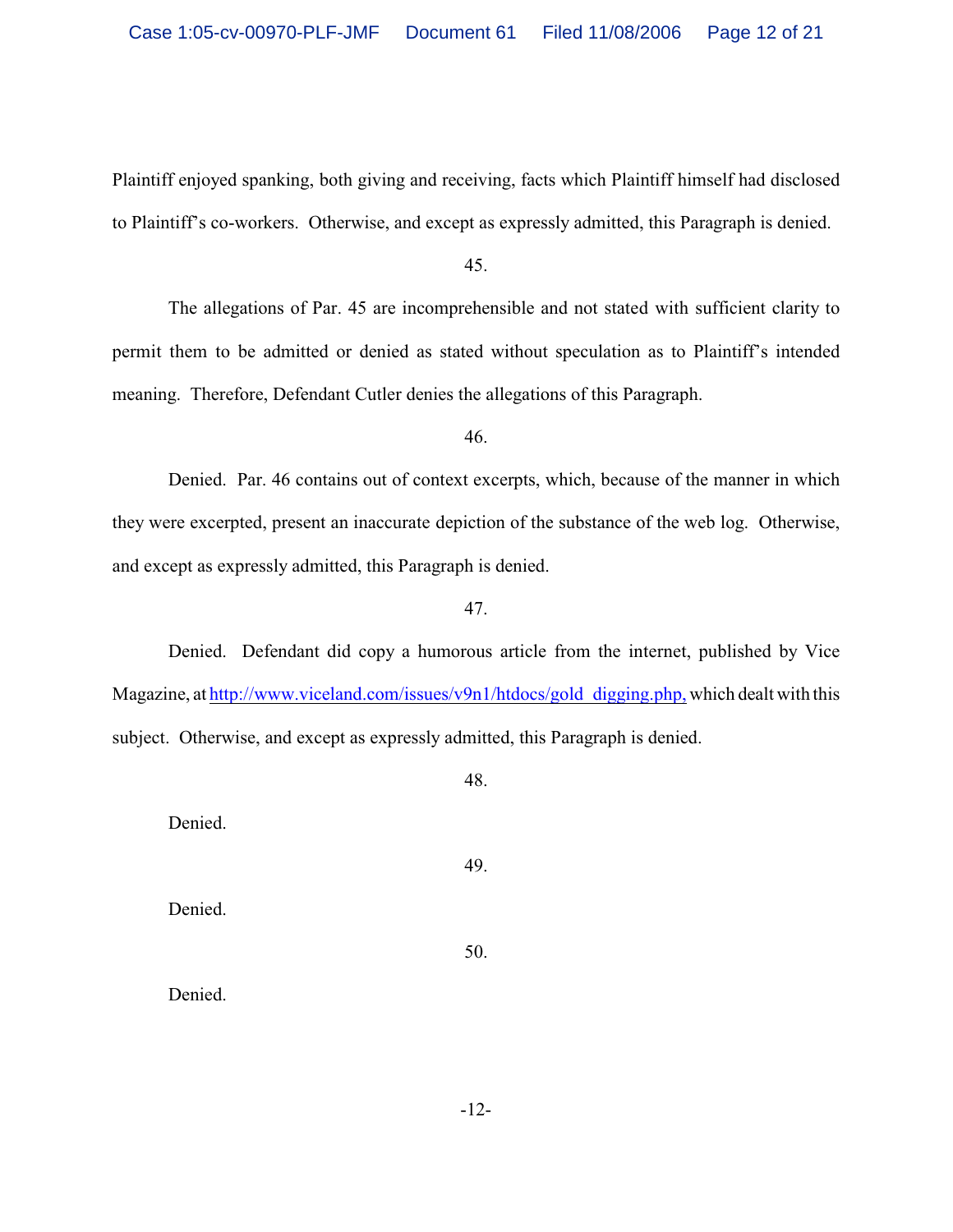Admitted that the web site www.wonkette.com published a link to Defendant Cutler's blog on May 18, 2004, resulting in Defendant Cutler losing her job. Otherwise, and except as expressly admitted, this Paragraph is denied.

52.

Denied.

53.

Defendant Cutler has insufficient information to either admit or deny this allegation and it is therefore denied.

54.

Admitted that www.wonkette.com linked to Defendant Cutler's web log. Otherwise, and except as expressly admitted, this Paragraph is denied.

55.

Admitted that, on May 18, 2004, www.wonkette.com published edited excerpts from Defendant Cutler's web log, none of which related to her relationship with Plaintiff, without Defendant Cutler's knowledge or permission. Otherwise, and except as expressly admitted, this Paragraph is denied.

56.

Denied.

57.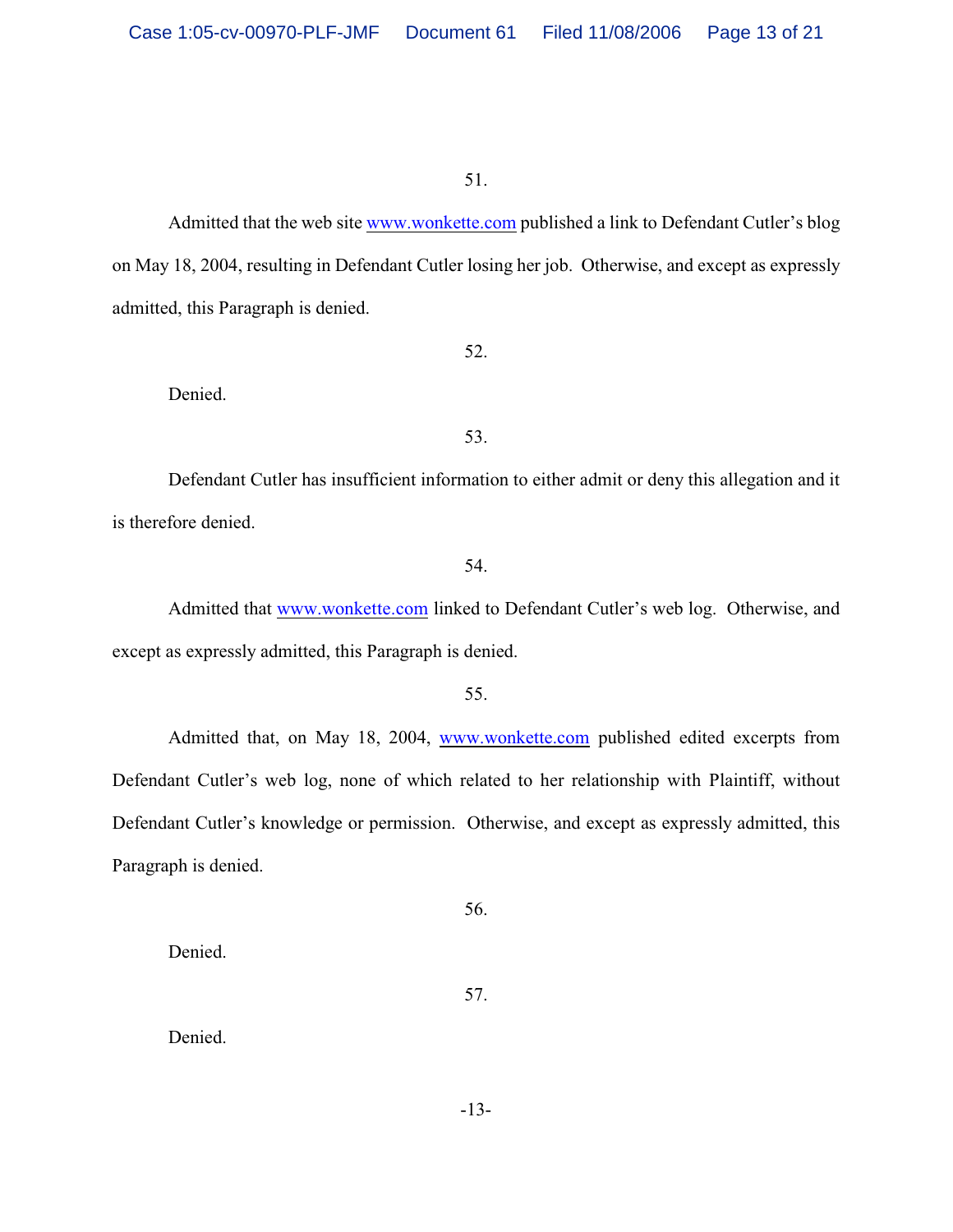Denied. A search of the Washington Post archives reveals that the first reference to Plaintiff by name was on May 18, 2005, two days after he filed suit against Defendant, in a story about the filing of the lawsuit. Since then, there have been numerous internet and mainstream media articles which identify Plaintiff, solely as a result of his own conduct and express waiver of his purported privacy interests.

Of the purportedly mainstream media, only the Scotsman identified Steinbuch – repeating rumors which were never confirmed until Steinbuch's lawsuit – in July of 2004. The Guardian did not identify Steinbuch until after he filed this lawsuit. A search of the New York Times archives reveals no mention of Steinbuch, although there is an article by Jeffrey Rosen in December 19, 2004 which discusses Defendant. A search of for references to Steinbuch on Fox Television News, The India Times, The New York Post, The National Enquirer, and The Star shows that, to the best of this Defendant's knowledge, information and belief, they have never used Steinbuch's name in any article. Otherwise, and except as expressly admitted, this Paragraph is denied.

#### 59.

Denied. After Defendant Cutler was contacted by news media representatives, including Ms. Cox, she returned the call from Defendant Cox and spoke to her by telephone. Otherwise, and except as expressly admitted, this Paragraph is denied.

60.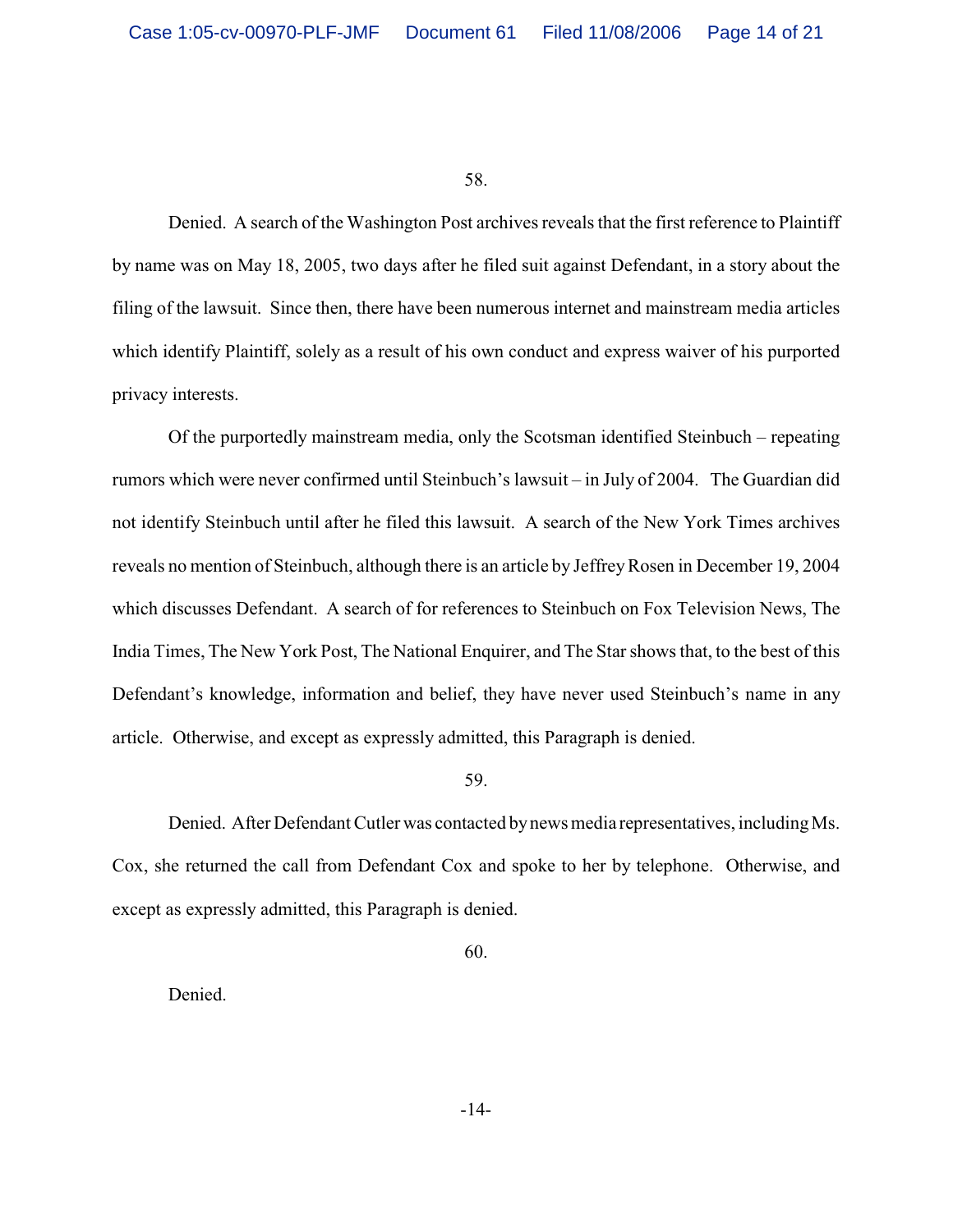Admitted that Defendant Cutler met Cox at a local bar and had drinks. Otherwise, and except as expressly admitted, this Paragraph is denied.

#### 62.

Defendant Cutler lacks sufficient information to either admit or deny the allegations regarding the posting and deletion of photographs by Defendant Cox. Defendant Cutler admits that she posed for humorous photographs with Defendant Cox. Otherwise, and except as expressly admitted, this Paragraph is denied.

63.

Admitted.

Denied.

#### 65.

64.

Admitted that Defendant Cutler has a literary agent. Otherwise, and except as expressly admitted, this Paragraph is denied.

66.

Denied.

67.

Admitted that Defendant Cutler and Defendant Cox appeared on a television news program together. Otherwise, and except as expressly admitted, this Paragraph is denied.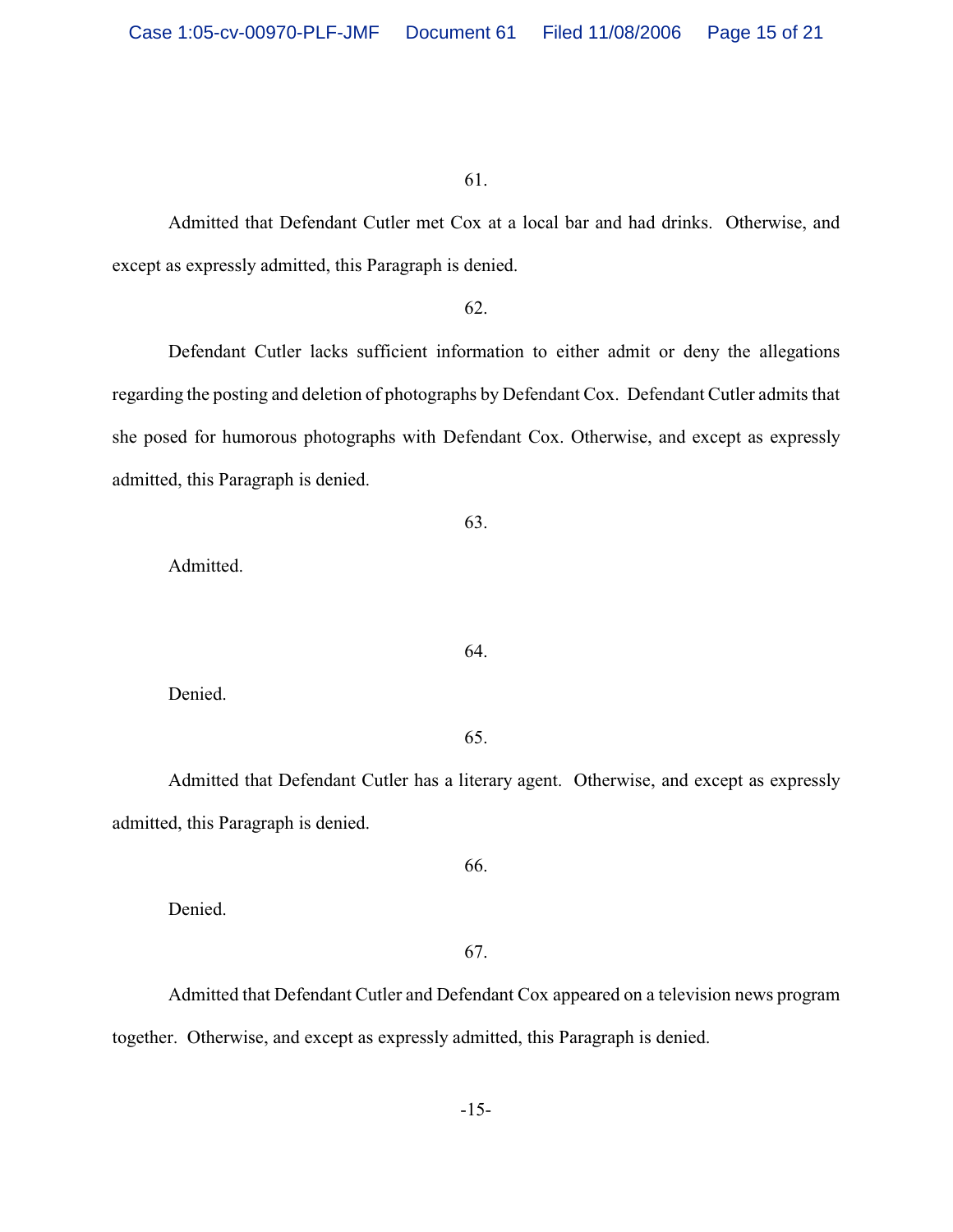Denied.

69.

Denied. During the period prior to and including May 18, 2004, the time period relevant to this case, Defendant Cutler sought no publicity for herself whatsoever. Otherwise, and except as expressly admitted, this Paragraph is denied.

70.

Admitted that Defendant Cutler authored an article for the Guardian Newspaper Online; denied that it referenced Plaintiff or that Defendant Cutler "republished" her web log. Otherwise, and except as expressly admitted, this Paragraph is denied.

71.

Defendant admits that she signed a contract with Playboy Magazine and posed for photos. Otherwise, and except as expressly admitted, this Paragraph is denied.

#### 72.

Defendant admits that she signed a book contract with Hyperion Books to write a novel, i.e. a work of fiction, and admits that Hyperion marketed her book as a roman a clef, but denies the other allegations contained in paragraph 27 of the Complaint. Defendant denies that her novel mentions the name of Robert Steinbuch. Otherwise, and except as expressly admitted, this Paragraph is denied.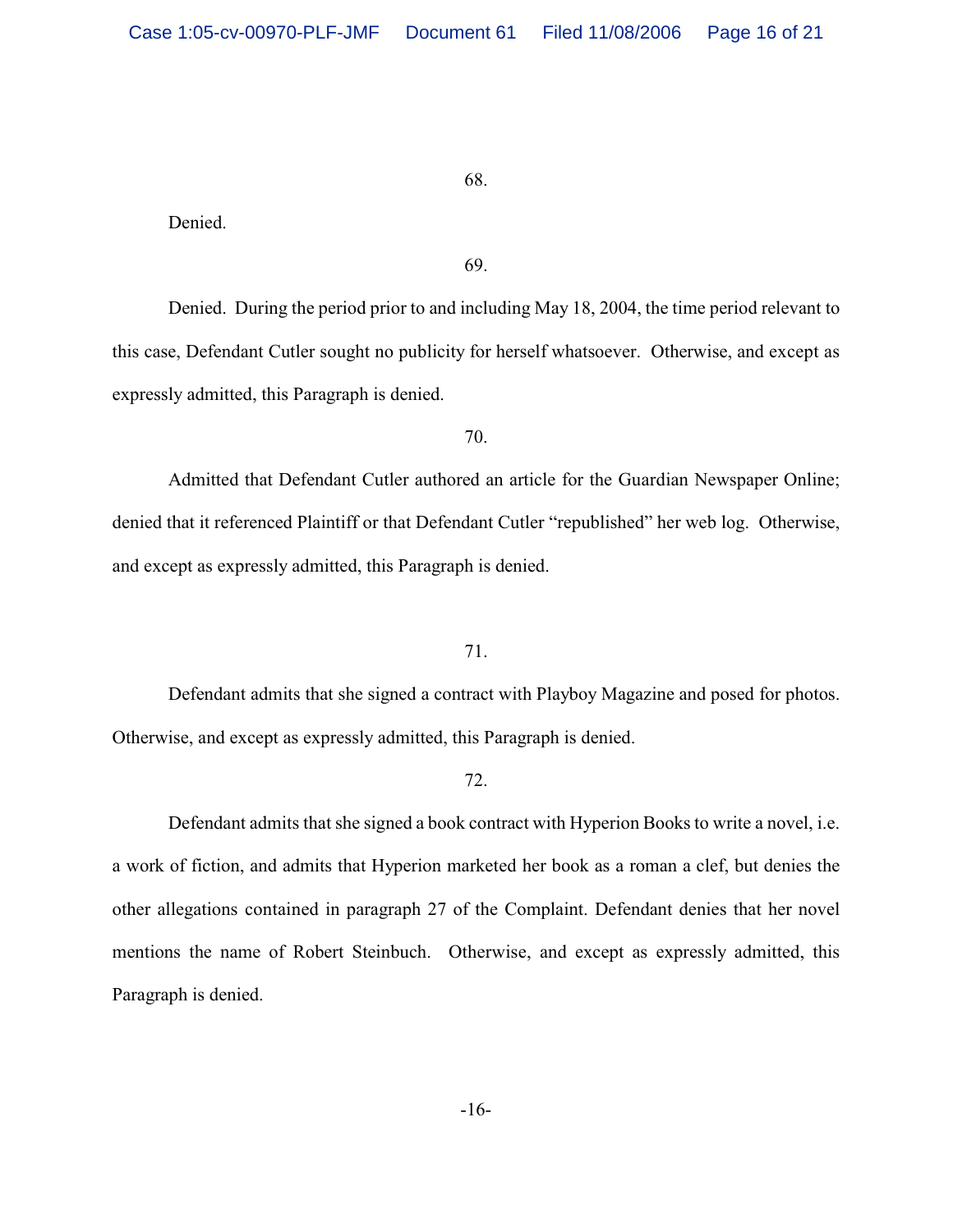74.

75.

Denied. Denied.

Denied.

# **VI. Causes of Action for Invasion of Privacy – Including Public Disclosure of**

# **Private Facts and False Light**

76.

Defendant Cutler repeats and incorporates her responses to Plaintiff's allegations in Pars. 1 through 75.

| Denied. | 77. |
|---------|-----|
|         | 78. |
| Denied. |     |
| Denied. | 79. |
|         | 80. |
| Denied. |     |
|         | 81. |
| Denied. |     |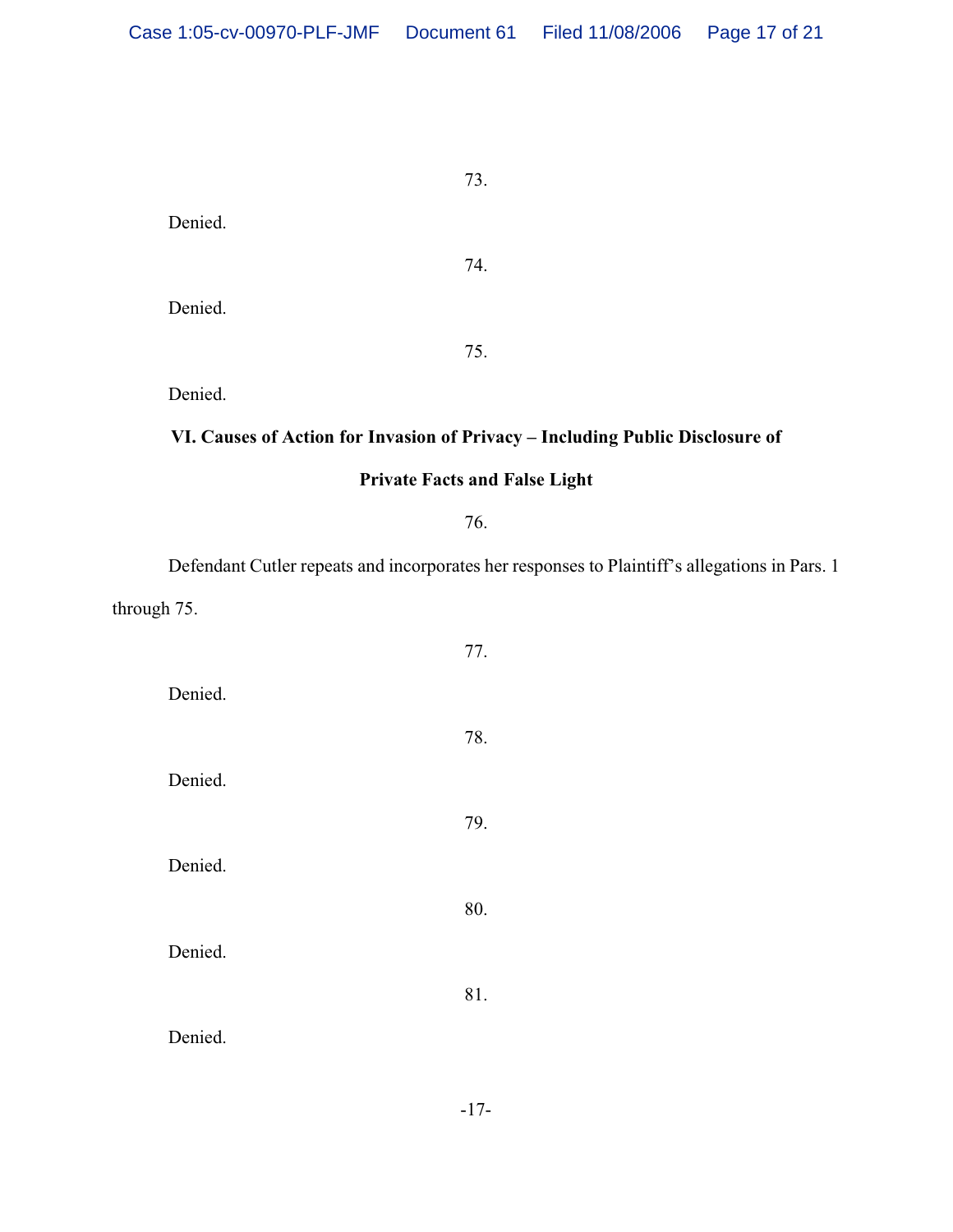|         | 82. |
|---------|-----|
| Denied. |     |
|         | 83. |
| Denied. |     |
|         | 84. |
| Denied. |     |
|         | 85. |
| Denied. |     |
|         | 86. |
| Denied. |     |
|         | 87. |

Denied.

# **VII. Cause of Action for Intentional Infliction of Emotional Distress**

88.

Defendant Cutler repeats and incorporates her responses to Plaintiff's allegations in Pars. 1 through 87.

89.

Denied.

90.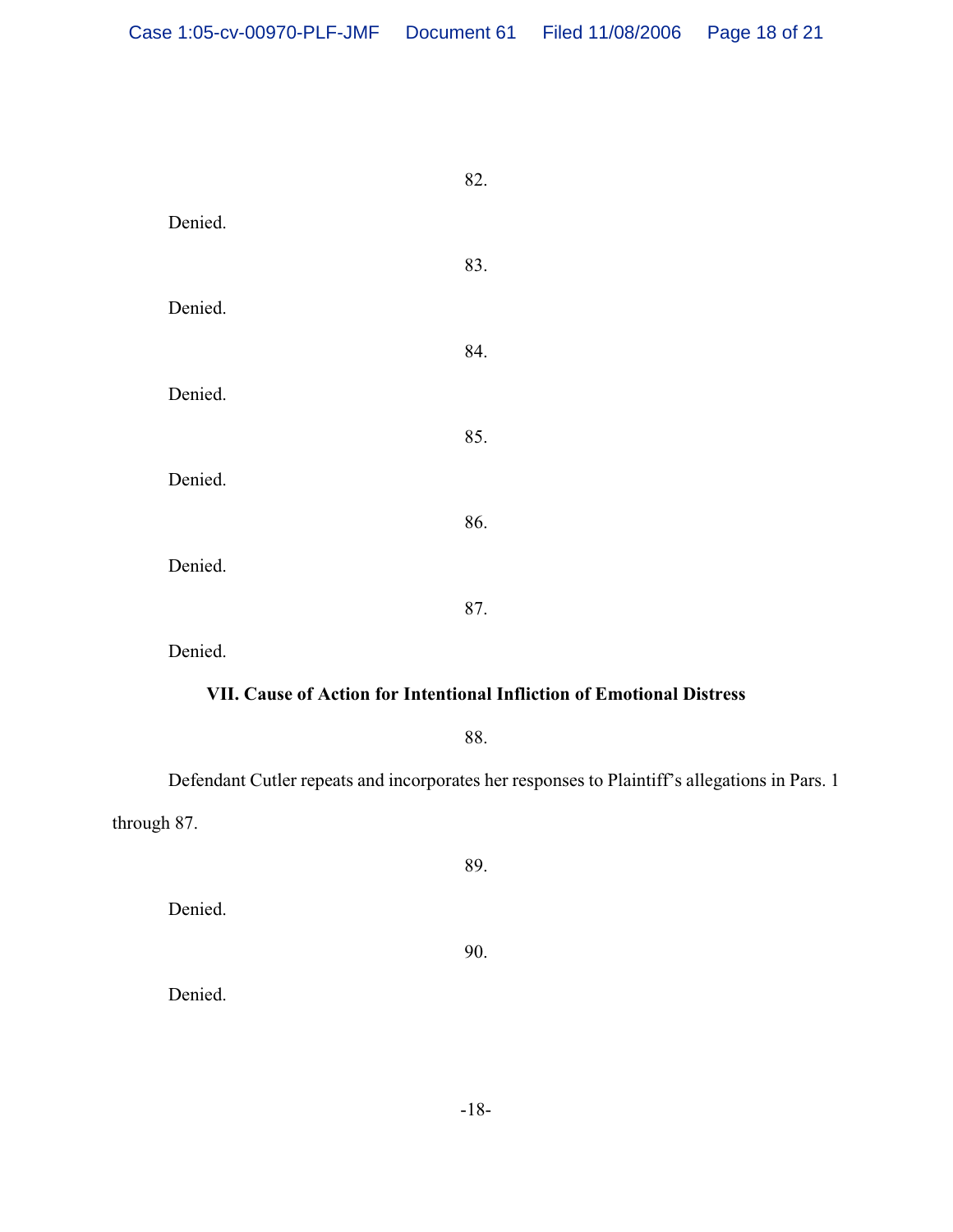|         | 91. |
|---------|-----|
| Denied. |     |
|         | 92. |
| Denied. |     |
|         | 93. |
| Denied. |     |
|         | 94. |
| Denied. |     |

WHEREFORE, Defendant Cutler respectfully requests:

- a. That Plaintiff's Amended Complaint be dismissed;
- b. That she recover from Plaintiff the reasonable costs, expenses, and attorneys'

fees incurred in the defense of this action;

c. Any other and further relief to which she may be entitled.

Respectfully submitted this  $8<sup>th</sup>$  day of November, 2006.

/s/ Matthew C. Billips Matthew C. Billips Georgia Bar No. 057110 MILLER & BILLIPS, LLC 730 Peachtree Street, Suite 750 Atlanta, GA 30308 ph: (404) 969-4101 fax: (404) 969-4141 mbillips@mbalawfirm.com

**COUNSEL FOR DEFENDANT JESSICA CUTLER**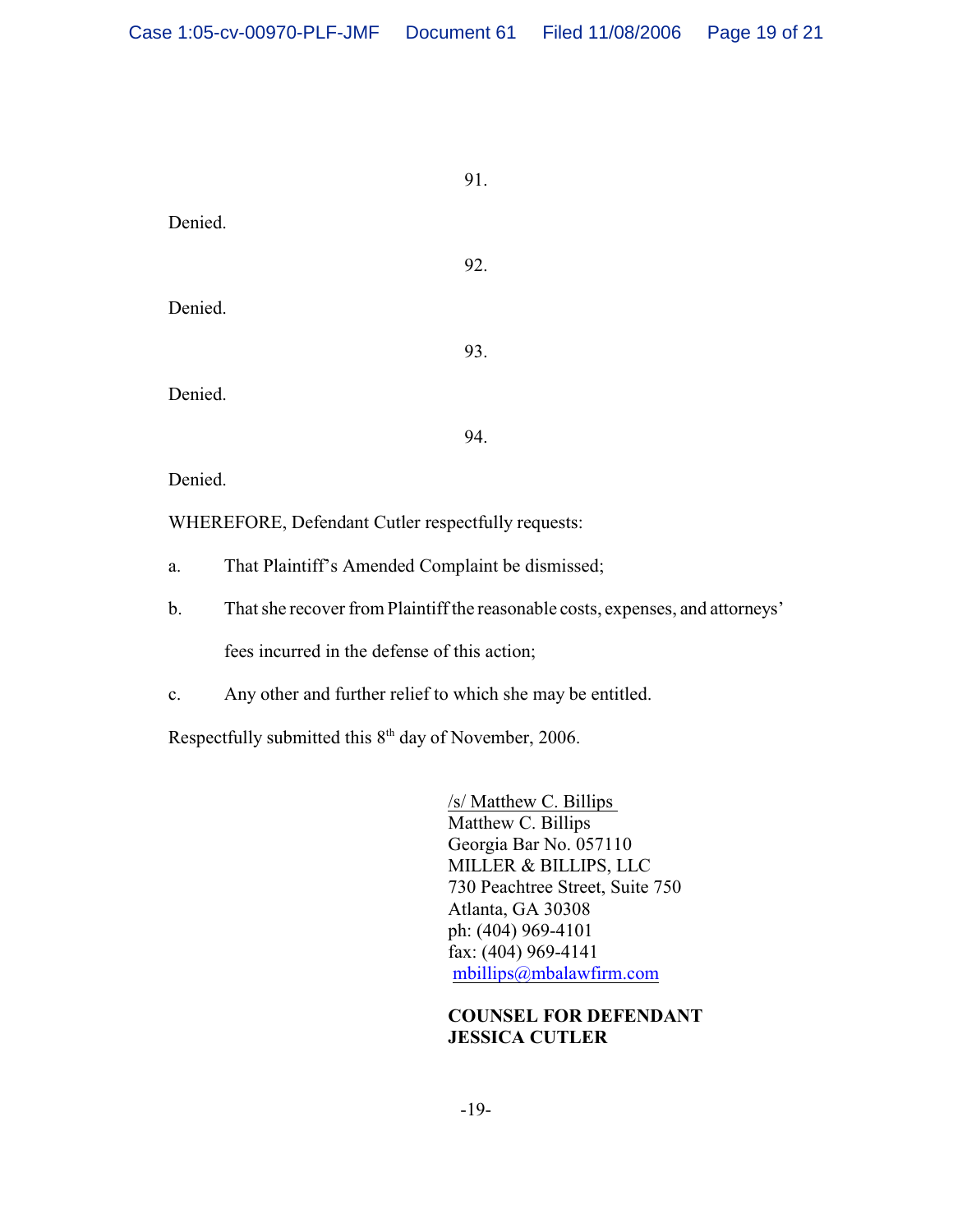/s/ John R. Ates John R. Ates, Esq.,

ALBO & OBLON, LLP 2200 Clarendon Blvd. Suite 1201 Arlington, VA 22201 jra@albo-oblon.com

**LOCAL COUNSEL**